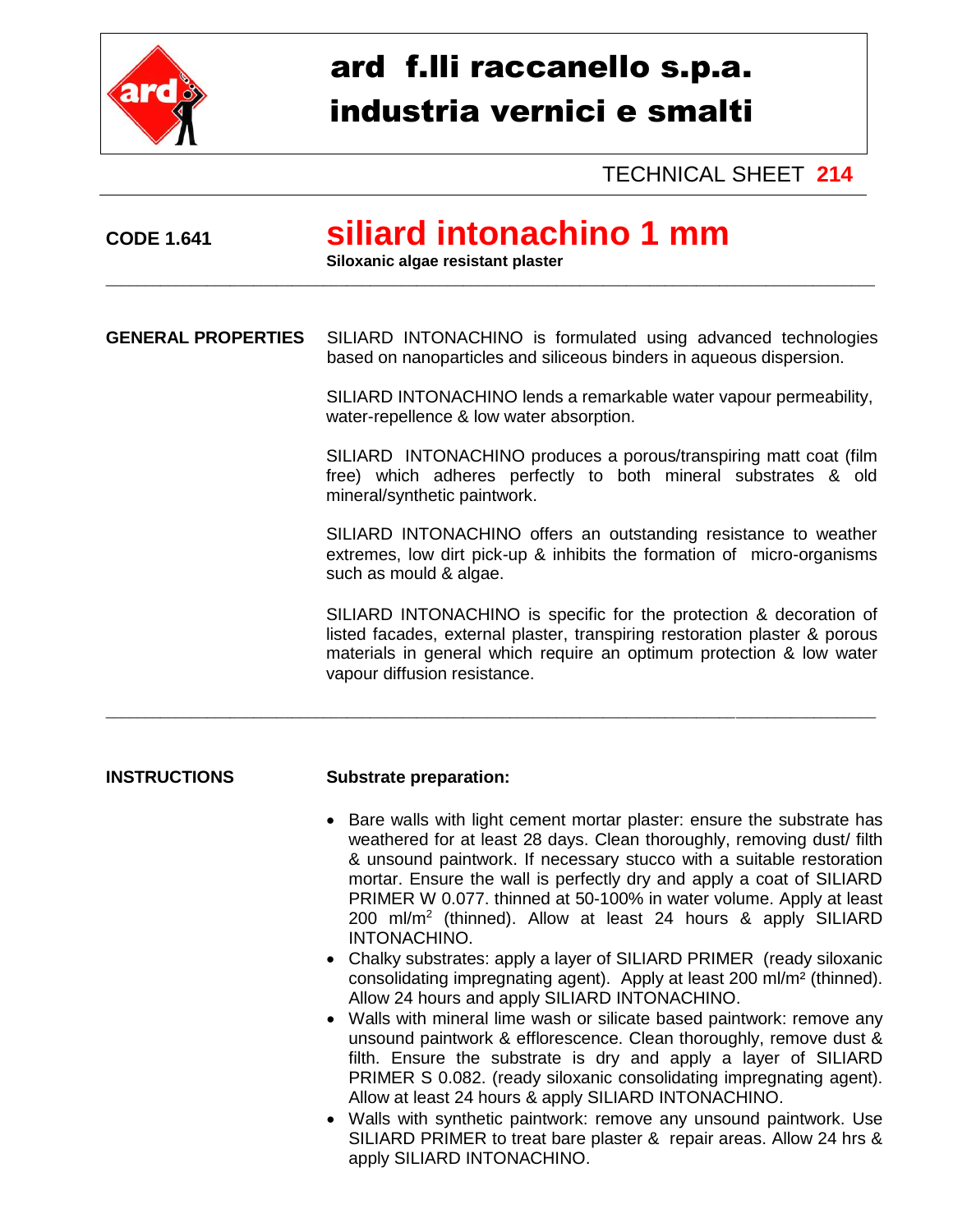- Walls with efflorescence or subject to rising damp must be restored before application in order to guarantee adherence.
- We recommend pretreating mould, algae or moss with ARDSAN RISANANTE MURALE.

### **Application:**

Apply SILIARD INTONACHINO as follows:

- SILIARD INTONACHINO is ready for use & does not require thinning. Stir thoroughly until homogenous and apply one layer -only- using a stainless trowel. Before the product begins to dry even the surface using a plastic or sponge float.
- Do not apply SILIARD INTONACHINO at ambient or substrate temperature below + 5°C or above + 30°C or R.H. above 75%. Avoid applying during damp/cold periods, under direct sunlight & when extremely windy.
- After application, exterior walls must be protected against rain, frost, fog & dew for at least 48 hours. The drying times indicated in the Technical Properties refer to a temperature of +20°C & 65% R.H. Consequently, drying may take much longer when temperatures are<br>lower and humidity is higher. This, in turn, lengthens lower and humidity is higher. This, in turn, lengthens recoating/protection times.
- When different batches are used, we recommend mixing the products thoroughly in order to avoid differences in shades.
- SILIARD INTONACHINO is compatible with the 16 COLOURS tinting systems.
- Store in cool, frost free premises.
- Wash equipment immediately after use with water.
- Use in compliance with current Health & Safety Regulations. Dispose of spent material/containers according to the same.

Refer to the PSDS for further information.

#### **TECHNICAL PROPERTIES**

| NATURE OF BINDER                          |                   |               | Acryl-siloxanic polymers           |
|-------------------------------------------|-------------------|---------------|------------------------------------|
| <b>COLOUR</b>                             |                   |               | White & tinting system hues        |
| <b>MASS VOLUME</b>                        |                   |               | 1700-1790 q/l                      |
| DYNAMIC VISCOSITY                         |                   |               | $140.000 \pm 180.000$ cP           |
| UV RESISTANCE                             |                   |               | Sup. 3rd grade Grey scale          |
| ALKALI RESISTANCE                         |                   |               | No structural/chromatic variation  |
| DRYING AT 20°C                            | <b>TOUCH DRY</b>  |               | 4 hrs                              |
|                                           | THROUGH DRYING    |               | 48 hrs                             |
| PERMEABILITY (WATER VAPOUR)               | EN ISO 7783-1 & 2 | Sd            | $0,157 \; m$                       |
|                                           |                   | Class         | $V_2$ (average)                    |
| CAPILLARY ABSORBTION & WATER PERMEABILITY | EN1062-3          | W             | 0,053 kg/m <sup>2</sup> $\sqrt{t}$ |
|                                           |                   | Class         | $W_3$ (low)                        |
| ADHERENCE FOR DIRECT TRACTION             | <b>EN 1542</b>    | <b>RESULT</b> | Complies (adhesion $\geq 0.3$ Mpa) |
| <b>DURABILITY</b>                         | EN 13687-3        | <b>RESULT</b> | Complies (adhesion $\geq$ 0,3 Mpa) |
| THERMAL CONDUCTIVITY                      | <b>EN 1745</b>    | λ10DRY [W/MK] | 0,899                              |
| <b>FLASH POINT</b>                        | EN 13501-1        |               | <b>Class C</b>                     |
| <b>HAZARDOUS SUBSTANCES</b>               |                   | RESULT        | <b>Complies</b>                    |
|                                           |                   |               |                                    |

 $\_$  ,  $\_$  ,  $\_$  ,  $\_$  ,  $\_$  ,  $\_$  ,  $\_$  ,  $\_$  ,  $\_$  ,  $\_$  ,  $\_$  ,  $\_$  ,  $\_$  ,  $\_$  ,  $\_$  ,  $\_$  ,  $\_$  ,  $\_$  ,  $\_$  ,  $\_$  ,  $\_$  ,  $\_$  ,  $\_$  ,  $\_$  ,  $\_$  ,  $\_$  ,  $\_$  ,  $\_$  ,  $\_$  ,  $\_$  ,  $\_$  ,  $\_$  ,  $\_$  ,  $\_$  ,  $\_$  ,  $\_$  ,  $\_$  ,

*In compliance with the UNI EN 15824 CE Marking*